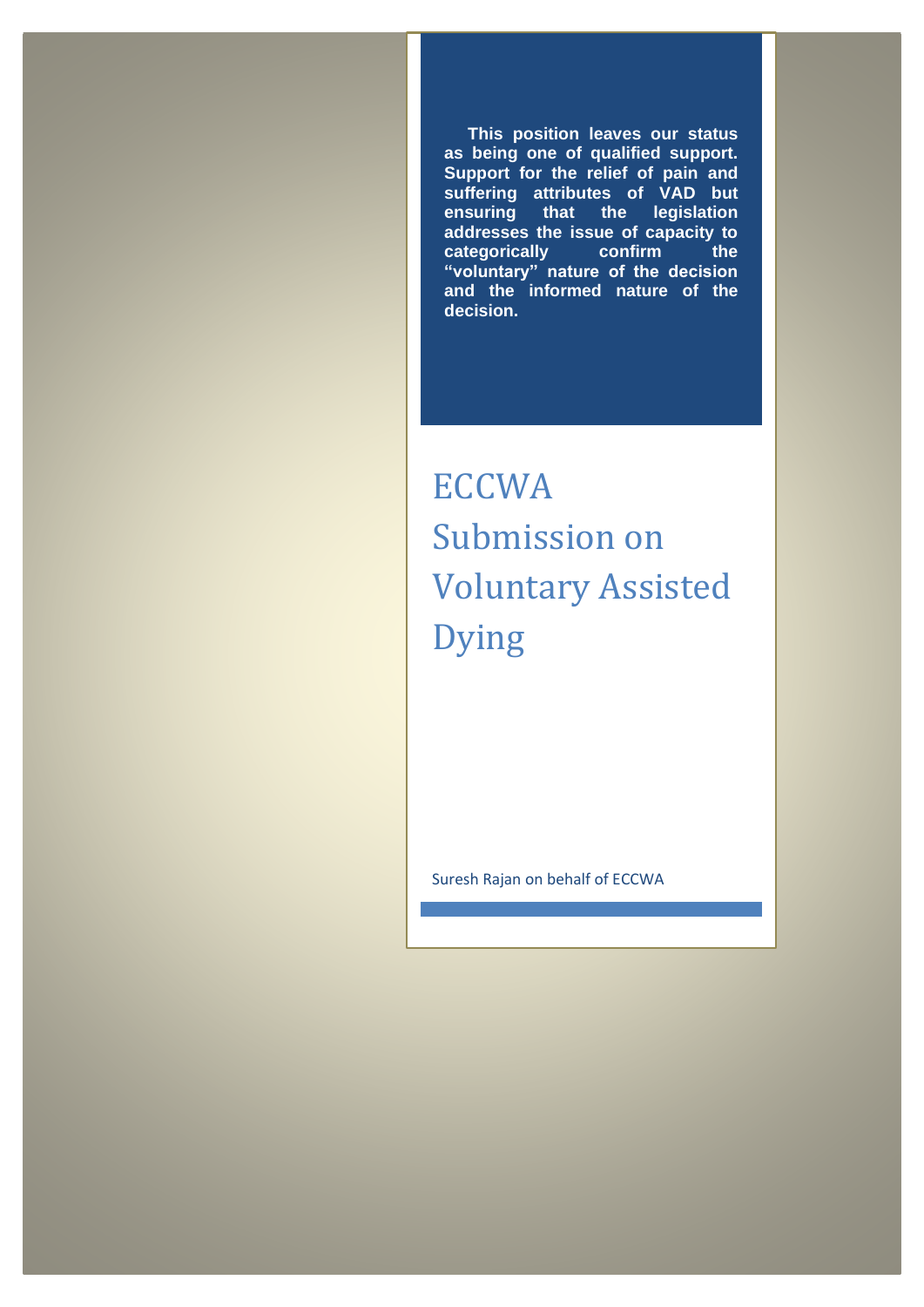# **Voluntary Assisted Dying**

## **1 Background:**

1.1 The Ethnic Communities Council of WA is the state's peak ethnic umbrella organisation and its objects include interalia:

- To act as the peak body for ethnic communities in Western Australia, that shall advocate for the rights of ethnic communities in ensuring the protection of these rights.
- To ensure the rights of the ethnic communities including effective participation in decisions which affect them, and encourage the sharing of community resources.
- To do and to perform all acts, matter and things as are charitable and for benevolent purposes having public benefit in accordance with the law of the State of Western Australia and the law of the Commonwealth of Australia and to disseminate any information within a Social Justice framework that achieves the objectives of the Council in ensuring equity and access to and for ethnic communities.

In fulfilling these objects the Council has responded to many inquiries, consultations etc. organised by state and commonwealth government agencies. The Council places a strong emphasis on Human Rights and would strongly argue that a Human Rights framework is essential for addressing this issue and other such social conditions effectively. It is from this perspective that the Council is pleased to respond to the above matter.

We have not had the time and resources to do a comprehensive survey of our members but have relied on matters conveyed to us by our Management Committee who are delegates of many of our member associations.

# **2. Submissions:**

As an overarching principle our council is of the view that there are very grave dangers in the issue and definition of "Capacity" to make decisions relating to "End of Life" decisions. Currently people with disabilities and Chronic and terminal conditions are over represented in the statistics relating to assisted suicide. Issues of cognition that may impact on capacity does call into question the capacity of some people to make that decision. As a consequence we question the "voluntary" nature of the life ending decision. **This position leaves our status as being one of qualified support. Support for the relief of pain and suffering attributes of VAD but ensuring that the legislation addresses the issue of capacity to categorically confirm the "voluntary" nature of the decision and the informed nature of the decision.**

We also note that our colleagues in the Disability sector, PWDWA and AFDO have publicly stated their position as follows:

"All respondents (to their consultations) had some experience of loved ones going through palliative care, or themselves experiencing illness that led them to prepare for death. When asked directly if they agreed that a person should be able to end their life or be assisted to end their life when they choose, all but one said yes. However, when asked if people with disability were or could potentially be treated differently in a palliative care environment, all but one thought that people with disability would and are treated differently and that this was concerning. The concern was around people with disability not being included and part of the decision making about their care, and the view of a person's quality of life by health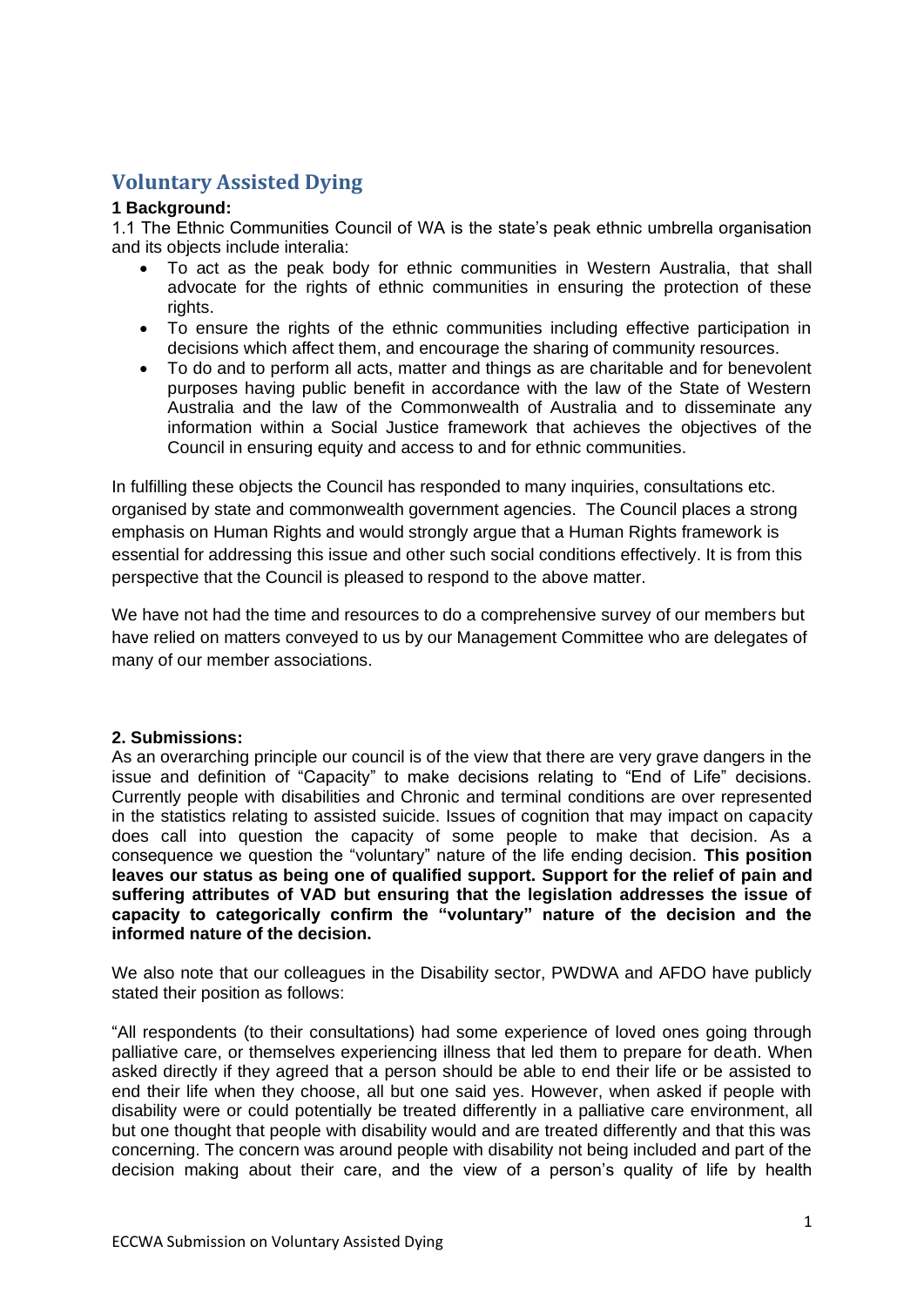professionals. "Many "Normal" people do not understand that a person with a severe/ moderate or intellectual disability can still have a quality life, as their perception of quality of life is compared to their normal life."

One of the other issues that go to the notion of "informed" decision making centres on English Language capacity. Medical and health issues are couched and contained within language that is complex and often difficult to understand. A substantial proportion (over 30%) of our community is from a Non English Speaking Background (NESB). These people may well be still unable to fully comprehend the issues involved in the making of this decision. We therefore caution that there must be provision of interpreters on ALL occasions when there is an issue of language capacity.

Additionally, ECCWA believes that when these matters are discussed between the medical fraternity and the patient it is imperative that family members be allowed to attend these meetings. The family relationships and structures can be significantly different between cultures. The legislation is predicated on an Anglo-Celtic paradigm of family structure. This process must be adapted to take the family relationships CaLD communities into account.

Some of the direct feedback from our CaLD community representatives is as follows:

# "**Christian views to VAD**

From a Christian perspective, liberalising the law on Euthanasia / Voluntary Assisted Dying would be hugely problematic for the following:

- **Human life bears God's image** and it is not for us to terminate.
- According to the Christian worldview **we are part of community** joined to each other. We are not autonomous. The decisions we make impact other people.
- If the law was changed there would be a **great risk that people would feel pressured into accessing assisted suicide or VAD.**

Alternatively, the Christian view understands the value because God has created human being in his own image. Human beings are godlike beings, possessing a range of faculties (rational, moral and social) which distinguishes from animals. In particular, there is the capacity to establish and maintain relationships of love because human are made in the image of God, who is love.

There are a number of religious views on VAD, but from a biblical perspective, God has made human beings rational and volitional. Human have a God-given mind and will through which they live their lives by choice and not coercion. Human being are accountable to God for their decisions. Human beings need to qualify with an understanding and appreciation of freedom, dependence and life.

#### **Buddhists**

Buddhists are anonymous in their view of VAD, and the teachings of the Buddha don't explicitly deal with it. Most Buddhists are against involuntary VAD.

The most common position is that VAD is wrong, because it demonstrates that one's mind is in a bad state and that one has allowed physical suffering to cause mental suffering.

Meditation and the proper use of pain killing drugs should enable a person to attain a state where they are not in mental pain, and so no longer contemplate a suicide.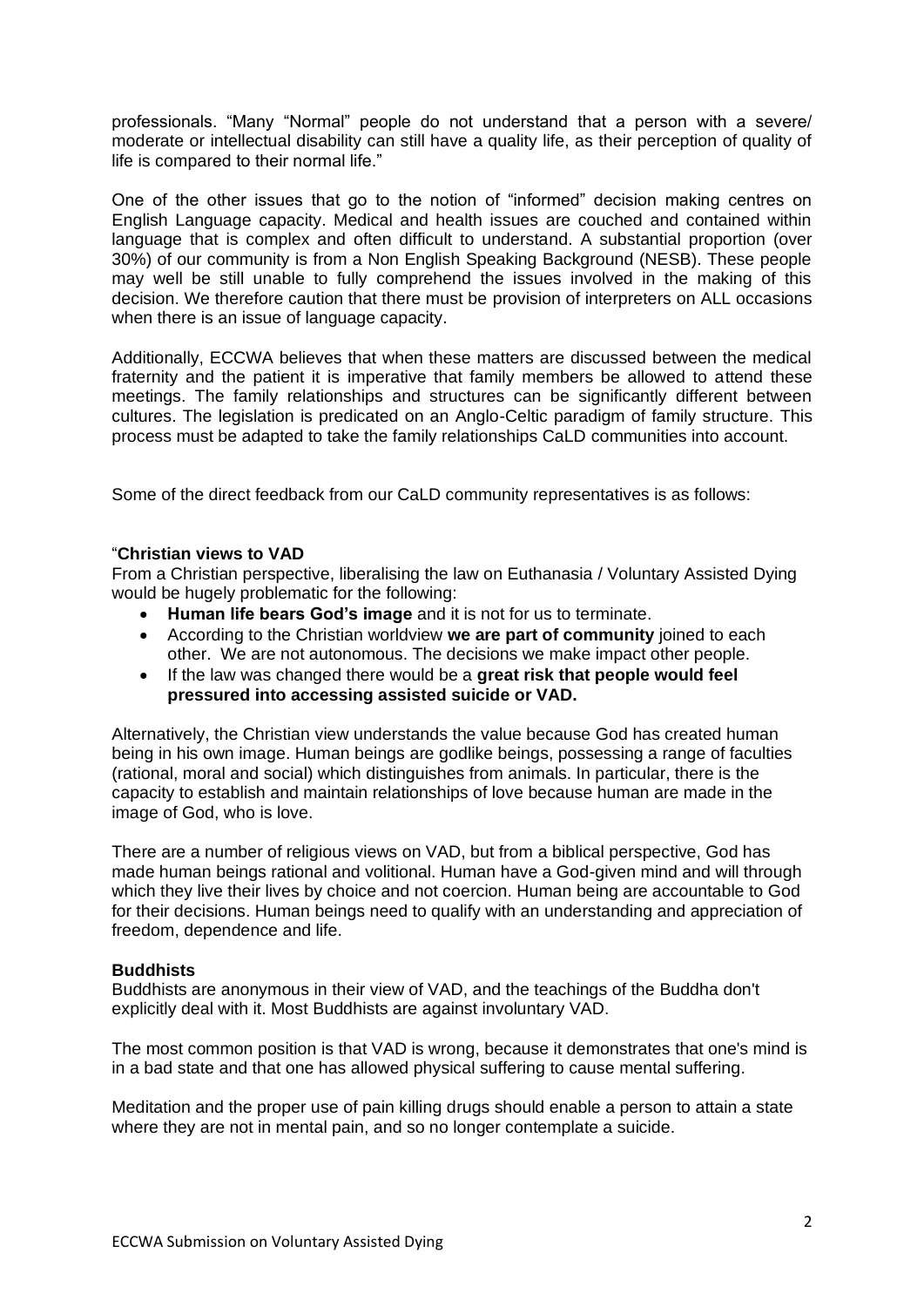Buddhists argue that helping to end someone's life is likely to put the helper into a bad mental state, and this too should be avoided. Buddhism places great stress on non-harm, and on avoiding the ending of life. The reference is to life - any life - so the intentional ending of life seems against Buddhist teaching and VAD should be forbidden. Certain codes of Buddhist monastic law explicitly forbid it.

## Karma

Buddhists regard death as a transition. The deceased person will be reborn to a new life, whose quality will be the result of their karma.

This produces two problems. We don't know what the next life is going to be like. If the next life is going to be even worse than the life that the sick person is presently enduring it would clearly be wrong on a VAD, as that shortens the present bad state of affairs in favour of an even worse one.

## **Contemporary non-Christian**

There is no inherent absolute or intrinsic value to human life. There are still some recognition and support an importance value to human life. The view of human 'value' based on 'best interests'. There is a distinction between what causes pleasure or pain and what gives life a meaning. In many respects this kind of viewpoint is an attempt to create a secular understanding of human value.

#### **Fear**

One of the strongest incentives of those campaigning for VAD as well as majority of Ethnic community is that they are fearful of seeing those they love enduring a horrid, distressing and lingering death. The fear could be broken down into three areas:

- Fear of uncontrollable and unbearable pain.
- Fear of indignity and being subjected to the dehumanizing and
- Fear of dependence on family members and society in general

#### **Autonomy**

Advocates of VAD believe that all human beings have the right to exercise their own decision as to how they want to dispose their own life. No other individual or institution should have the power to infer or circumvent this right. When an individual decides to take his or her own life it has a profound and unavoidable effect on the lives of those around them. That same individual exerting their right to autonomy has removed the same right from the survivors. These views are non-heterogeneous.

We also note the following position from the Royal Australian College of Physicians and support their position as well:

"The RACP takes the following unified positions if and where voluntary assisted dying is legalised:

• Every patient should have access to timely, equitable, good quality end-of-life care, with access to specialist palliative care where appropriate. These services must not be devalued. • On the specific issue of a competent adult in the last stages of incurable illness requesting voluntary assistance to die, the RACP supports a clinical approach of critical neutrality to encourage reflective dialogue.

• Although physicians should not be forced to act outside their values and beliefs, they also should not disengage from patients holding different values and beliefs, without ensuring that arrangements for ongoing care are in place.

• Patients seeking voluntary assisted dying should be made aware of the benefits of palliative care. Referral to specialist palliative care should be strongly recommended but